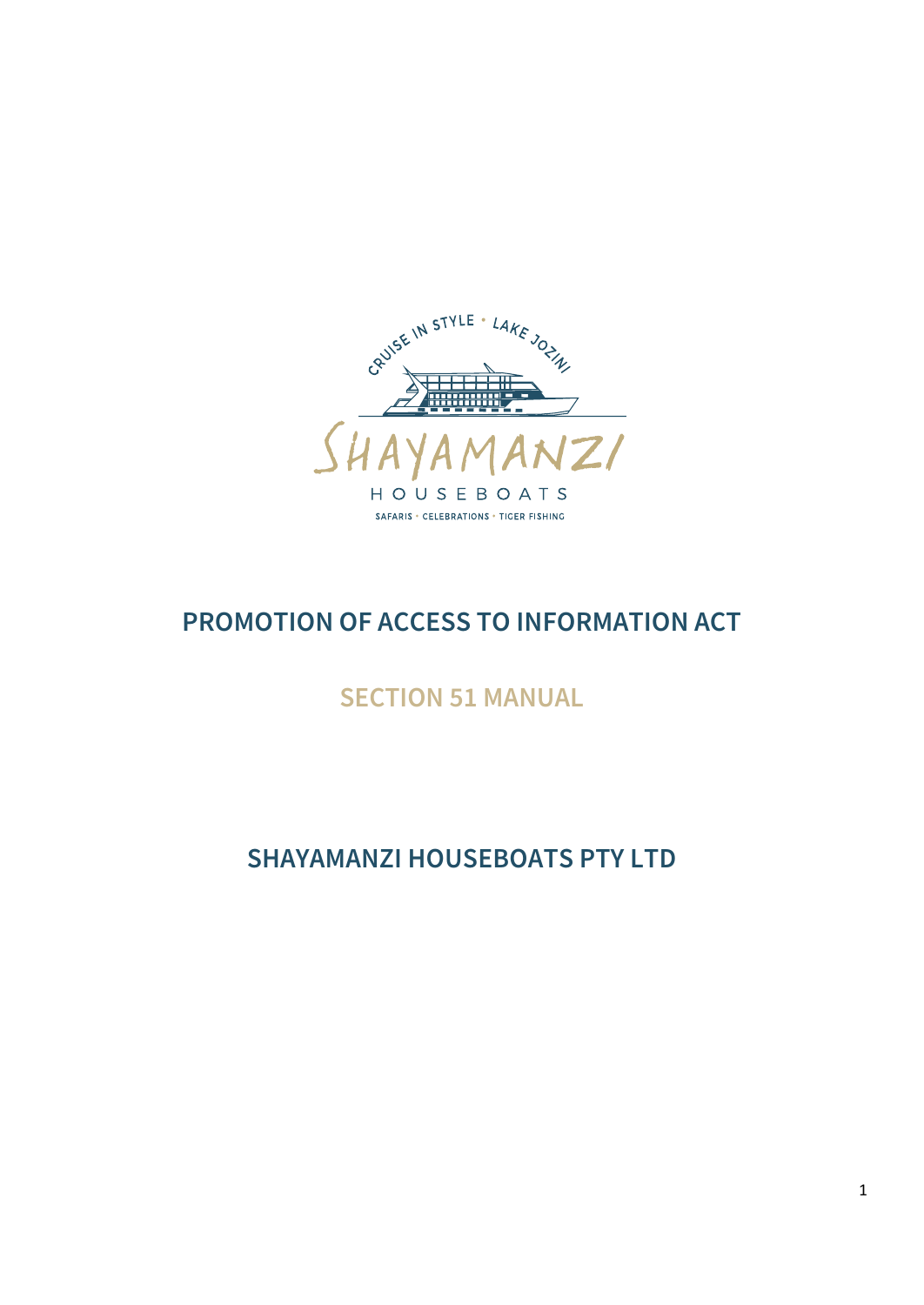# TABLE OF CONTENTS

| ×<br>×<br>. .<br>۰. |
|---------------------|
|---------------------|

| <b>Introduction</b> |                                                                                  | 3  |
|---------------------|----------------------------------------------------------------------------------|----|
| <b>Definitions</b>  |                                                                                  | 3  |
|                     | <b>Overview of The Company</b>                                                   | 3  |
| $\mathbf 1$ .       | <b>Contact details of the Information Officer</b>                                | 4  |
| 2.                  | <b>Guide to the Act</b>                                                          | 4  |
| 3.                  | Automatic disclosure - categories of Records available without having to request |    |
|                     | access                                                                           | 5  |
| 4.                  | Records available in terms of legislation                                        | 5  |
| 5.                  | <b>Categories of Records held and subject to Request</b>                         | 6  |
| 6.                  | Other information as may be prescribed                                           | 7  |
| 7.                  | Access: procedure, availability and fees                                         | 8  |
|                     | <b>Annexure 1</b>                                                                | 9  |
|                     | <b>Annexure 2</b>                                                                | 12 |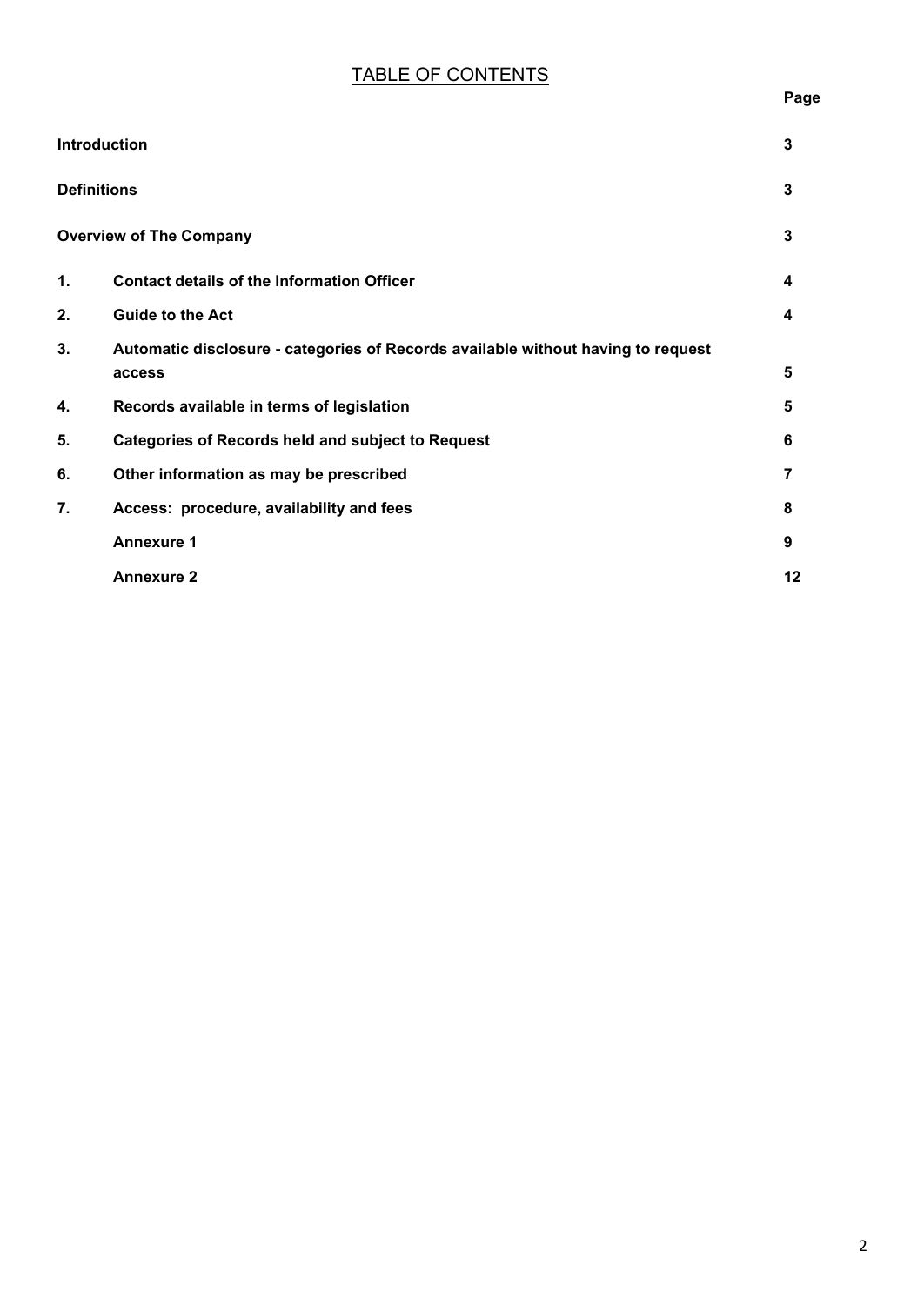#### **INTRODUCTION**

This Manual has been prepared in accordance with section 51 of the Promotion of Access to Information Act (PAIA) and aims to facilitate a Request for access to a Record held by a private body that is required for the exercise or protection of any rights.

#### **DEFINITIONS**

Unless the context clearly indicates otherwise, the following terms shall have the meanings assigned to them hereunder, namely -

- "Act" means the Promotion of Access to Information Act, Act 2 of 2000, as amended from time to time;
- "The Company" means Shayamanzi Houseboats (Pty) Ltd as more fully described in the overview hereunder;
- "Guide" refers to the guide drafted and made available by the Information Regulator to inform the Requester on how to access Records
- "Information Regulator" means the regulator with the powers and functions set out in s40 of the Protection of Personal Information Act (4 of 2013);
- "Information Officer" means the person acting on behalf of The Company and discharging the duties and responsibilities assigned to the head of The Company by the Act. The Information Officer is duly authorised to act as such and such authorisation has been confirmed by the "head" of The Company in writing;
- "Manual" means this manual published in compliance with Section 51 of the Act;
- "Record" means any recorded information, regardless of form or medium, which is in the possession or under the control of The Company, irrespective of whether or not it was created by The Company;
- "Request" means a request for access to a Record of The Company;  $\bullet$
- "Requestor" means any person, including a public body or an official thereof, making a Request for access to a Record of The Company and includes any person acting on behalf of that person; and
- "SAHRC" means the South African Human Rights Commission.

Unless a contrary intention clearly appears, words signifying:-

- the singular includes the plural and vice versa;
- any one gender includes the other genders and vice versa; and
- natural persons include juristic persons.  $\bullet$

Unless otherwise stated, terms defined in the Act shall have the same meaning in this Manual.

#### **OVERVIEW OF The Company**

Cruising in style at up to 9 knots, Shayamanzi passengers enjoy different anchorages each evening. The boat is fully serviced with a world-class crew who will ensure you delicious meals, a safe cruise, great fishing, game viewing and bird watching of more than 350 species. Experience the first Houseboat in South Africa - the only one of its kind. Onboard Shayamanzi Houseboats, soak up the stunning scenery of the Lebombo Mountains and superb wildlife of the Pongola Game Reserve on the shores of Lake Jozini (also known as Pongolapoort Dam). Enjoy the calm serenity of the open Lake Jozini waters, the thrill of Tiger Fishing or the adventure of Mountain Biking in the heart of the Zululand bushveld! Shayamanzi is about taking time out to appreciate Africa's special wonders.

THE LAKE JOZINI EXPERIENCE | CRUISE IN STYLE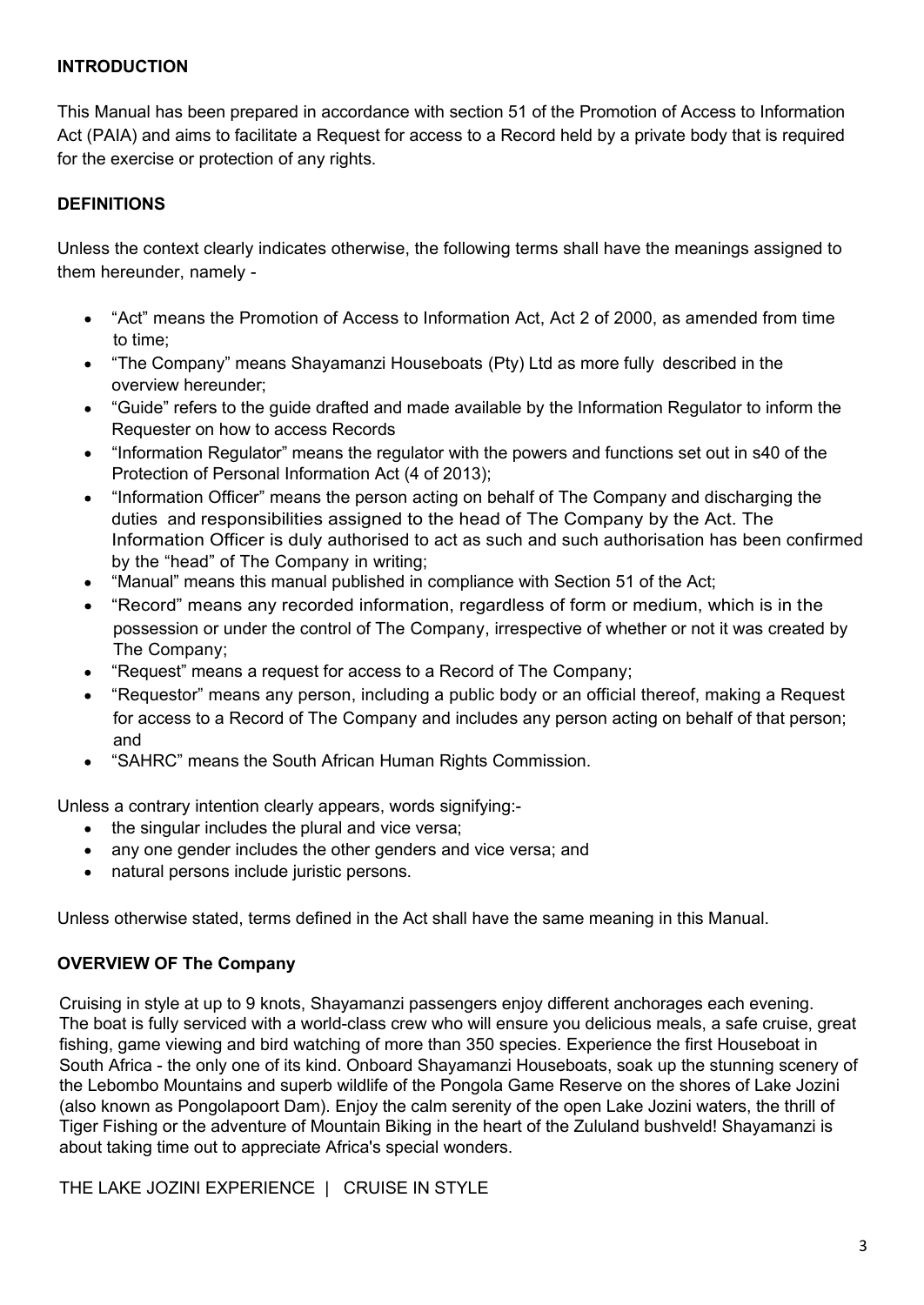# **1. CONTACT DETAILS OF INFORMATION OFFICER (SECTION 51(1)(a))**

The Executive has delegated its powers to Bianca Lindon as Information Officer, whose details appear hereunder for purposes of dealing with all matters in connection with Requests for information and the Protection of Personal Information Act (POPIA) on The Company's behalf and to ensure compliance with the Act.

| Information Officer name: | Bianca Lindon                                                                    |
|---------------------------|----------------------------------------------------------------------------------|
| Postal address:           | <b>PO Box 457</b><br>Umhlali, 4390                                               |
| Street address:           | Jozini Tiger Lodge<br>1 Main Road, Jozini<br>Kwazulu Natal, 3969<br>South Africa |
| Telephone:                | +27 (0) 78 542 0344                                                              |
| $E$ -mail:                | cruiseorganiser@shayamanzi.co.za                                                 |
| Website:                  | https://www.shayamanzi.co.za                                                     |

# **2. GUIDE TO THE ACT (SECTION 51(1)(b) READ WITH SECTION 10)**

The SAHRC has compiled a guide, as required by Section 10 of the Act, containing such information as may reasonably be required by a person who wishes to exercise any right contemplated in this Act.

The guide is available on the SAHRC website, http://www.sahrc.org.za. The SAHRC can be contacted directly at:

The South African Human Rights Commission: PAIA Unit

| Postal address:   | Private Bag X2700                |
|-------------------|----------------------------------|
|                   | <b>HOUGHTON</b>                  |
|                   | 2041                             |
| Physical address: | 2nd Floor                        |
|                   | <b>Braampark</b>                 |
|                   | Forum 3                          |
|                   | 33 Hoofd Street                  |
|                   | <b>Braamfontein</b>              |
| Telephone:        | +27 11 877 3600 (Switchboard)    |
|                   | +27 11 877 3750 (Gauteng Office) |
|                   | +27 11 887 3803                  |
| Facsimile:        | +27 11 403 0668 (Gauteng Office) |
|                   | +27 11 403 0625                  |
| $E$ -mail:        | section51.paia@sahrc.org.za      |
| Website:          | http://www.sahrc.org.za          |
|                   |                                  |

The Information Regulator will be assuming the obligations of the SAHRC from 1 July 2021 and as such any matters that would have been addressed by the SAHRC will now be addressed by the Information Regulator. The Information Regulator can be contacted at –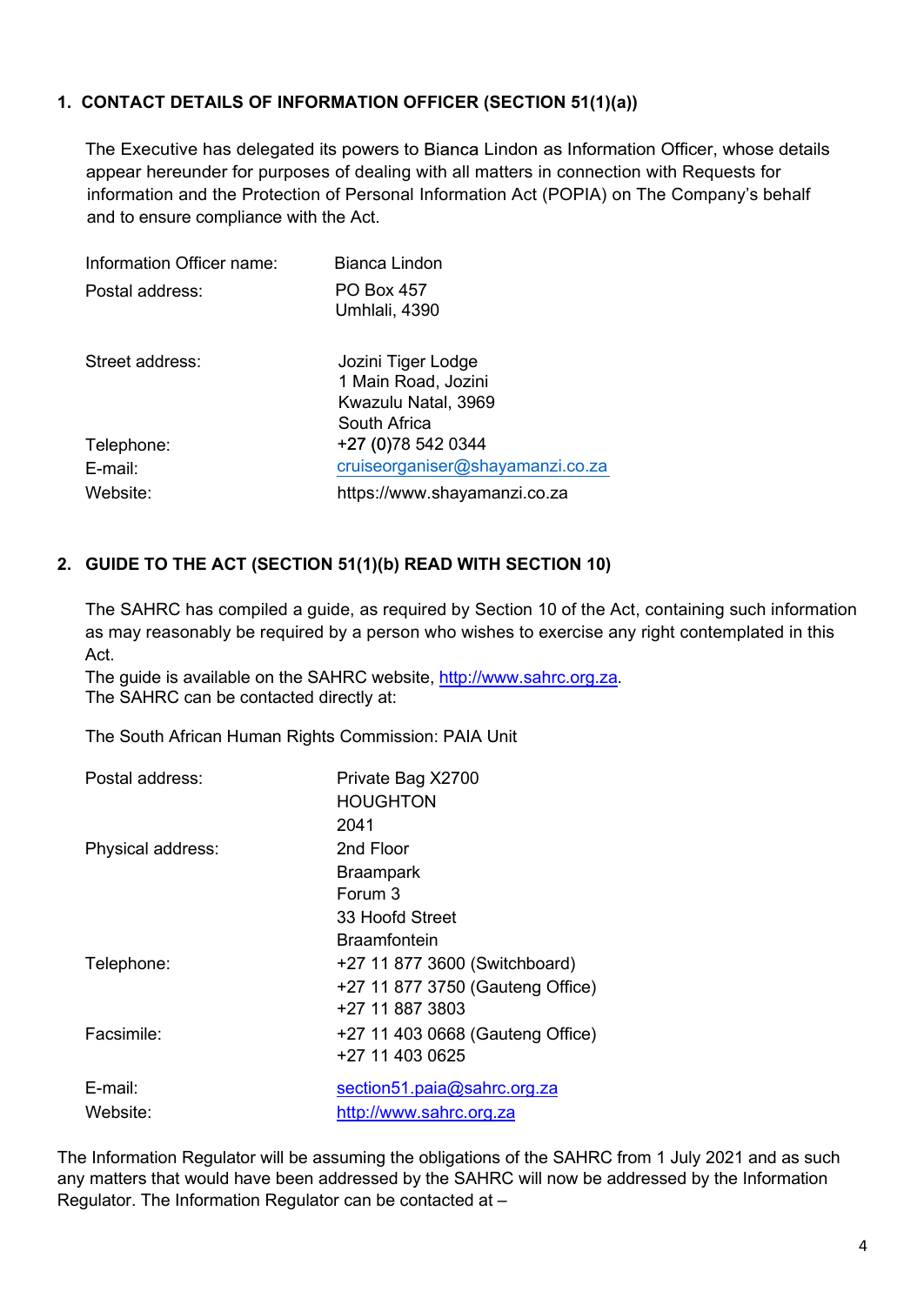**JD House, 27 Stiemens Street, Braamfontein, Johannesburg, 2001** P.O Box 31533, Braamfontein, Johannesburg, 2017

**Complaints** email: **complaints.IR@justice.gov.za General enquiries** email: **inforeg@justice.gov.za**.

Any complaints can be directed to the above contacts.

The Guide developed by the Information Regulator and which applies after 1 July 2021 is available on the business website in all official languages as well as in two official languages on site at the business address.

# **3. AUTOMATIC DISCLOSURE - CATEGORIES OF RECORDS AVAILABLE WITHOUT HAVING TO REQUEST**

# **ACCESS [SECTION 51(1)(c)]**

These records shall be reviewed at least monthly or when there are changes required. The following Records are automatically available without a person having to request access in terms of the Act:

- The web page www.shayamanzi.co.za is accessible to anyone who has access to the Internet. The Company's website hosts the following categories of information:
	- o The Boat
	- o Cruise Info & Rates
	- o Cruise Promotions
	- o Services Offered
	- o About The Company
	- o Covid Policy
	- o Contact Details
	- o Directions & Shuttles
	- o Lake Jozini

#### 4. RECORDS AVAILABLE IN TERMS OF LEGISLATION [SECTION 51(1)(d)]

Records are kept in accordance with the following legislation (which is not an exhaustive list):

- Basic Conditions of Employment Act, 1997  $\bullet$
- Broad Based Black Economic Empowerment Act, 2003  $\bullet$
- Businesses Act, 1991
- Companies Act, 2008
- Consumer Protection Act, 2008
- Compensation for Occupational Injuries and Diseases Act, 1993
- Copyright Act, 1978  $\bullet$
- Electronic Communications and Transactions Act, 2002
- Employment Equity Act, 1998
- Harmful Business Practices Act, 1999
- Immigration Act, 2002
- Income Tax Act, 1962
- Labour Relations Act, 1995  $\bullet$
- Long Term Insurance Act, 1998
- Medical Schemes Act, 1956
- Occupational Health and Safety Act, 1993  $\bullet$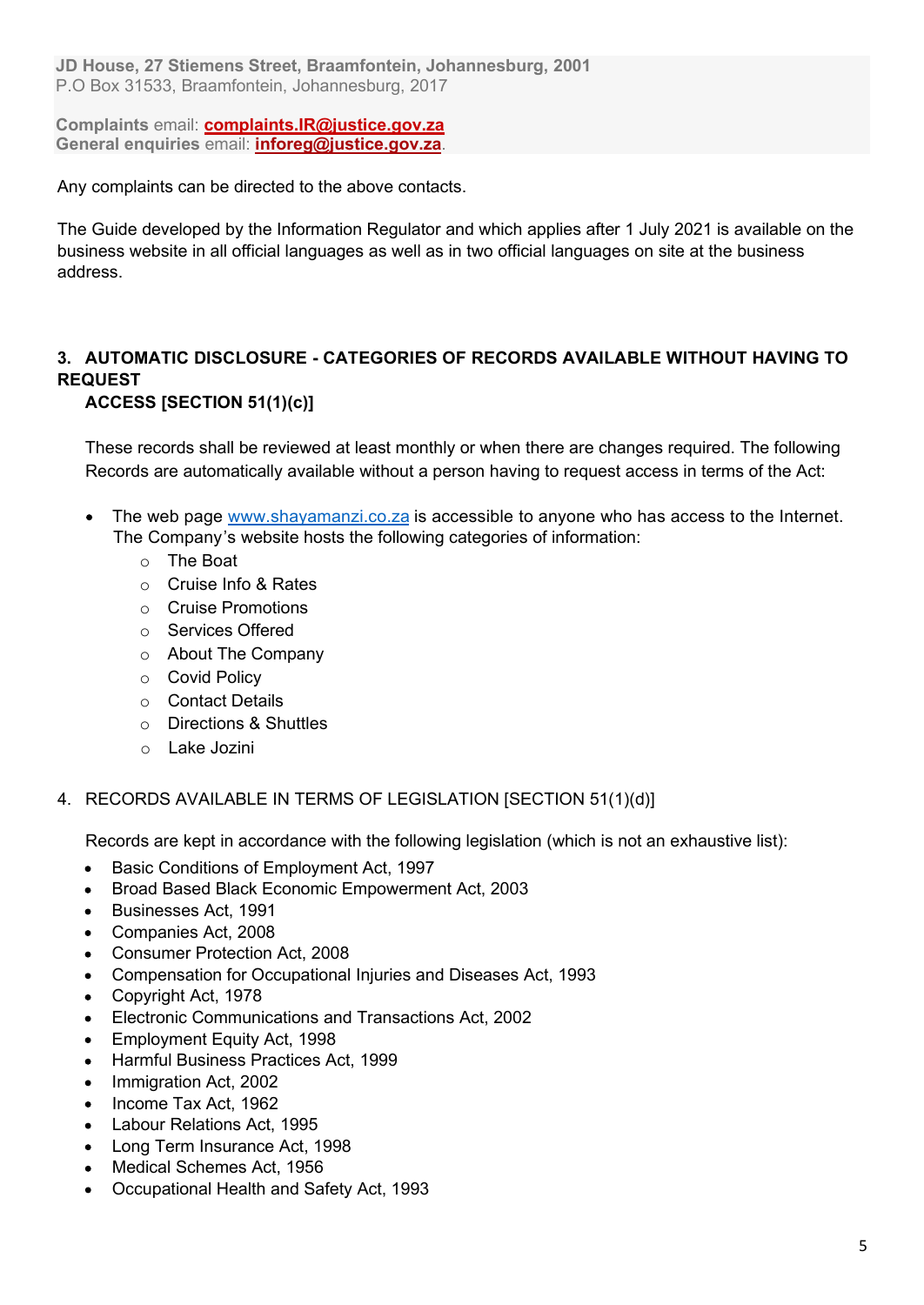- Pension funds Act, 24 of 1956
- Protected Disclosures Act, 2000
- Short Term Insurance Act, 1998
- Skills Development Act, 1998
- Skills Development Levies Act, 1999
- Unemployment Insurance Act, 2001
- Value Added Tax Act, 1991

### **5. CATEGORIES OF RECORDS HELD AND SUBJECT TO REQUEST**

- 5.1 Statutory and Legal
- statutory registers
- annual reports
- statutory Records & returns, including incorporation documents, memorandum of incorporation and share register
- minutes of meetings
	- o board
	- o board and statutory committees
	- o management committees
- contractual and legal agreements
- intellectual property: trademark certificates
- licences
- copyrights & designs
- health and safety records

#### 5.2 Human Resources

- HR policies & procedures  $\bullet$
- employment equity plan and report
- skills development plan and report
- employee records
- benefits
- IR disciplinary and grievance procedures and hearings, including CCMA Records
- Union negotiation Records  $\bullet$
- incentive scheme rules  $\bullet$

5.3 Administration, Finance & Accounting:

- accounting records
- auditors reports
- tax returns
- VAT returns
- policies & procedures

#### 5.4 Retirement Fund

- pension and provident fund rules
- correspondence
- statutory records and returns
- 5.5 Insurance
- policies, including coverage, limits and insurers
- claim records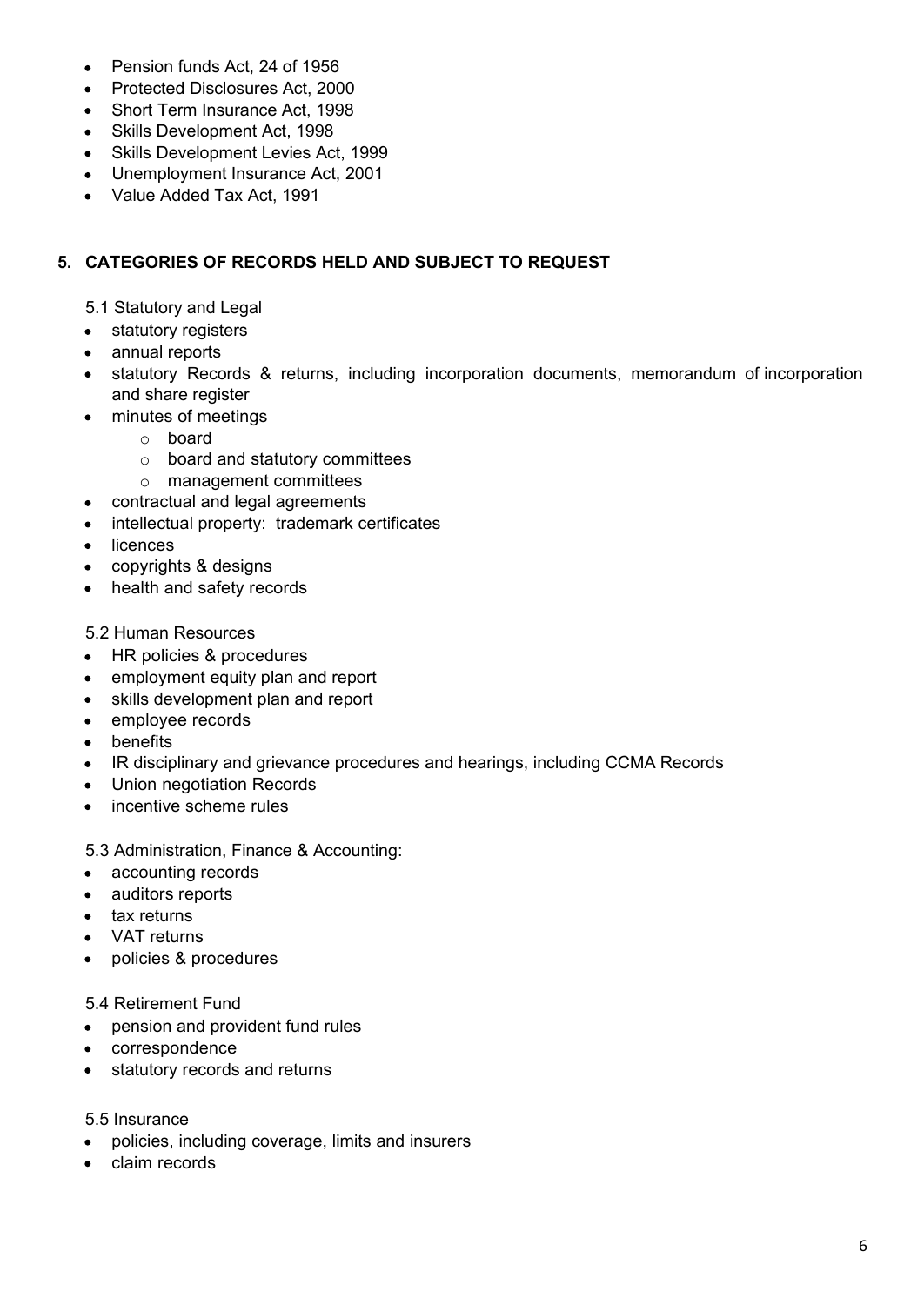5.6 Information technology

- hardware  $\bullet$
- software packages  $\bullet$
- licences
- IT policies and procedures
- operating systems

5.7 Sales and Marketing

- customer records
- credit application forms
- statements of account
- terms & conditions
- marketing material and media releases: brochures, newsletters and advertising materials

#### 5.8 Assets

• leases

5.9 Operational information

This information can be defined as information needed in the day-to-day running of the organization. (Examples of such information are: internal telephone lists, address lists, company policies, company procedures, employee handbook, administration manual, industry related statistical data, data subject databases, management information reports and lease agreements.)

# **6. OTHER INFORMATION AS MAY BE PRESCRIBED [SECTION 51(1)(f)]**

Not applicable.

#### **7. ACCESS: PROCEDURE, AVAILABILITY AND FEES**

7.1 How to Request a Record (Section 53)

A request for access to a record as contemplated in 53(1) of the Act, must be made on a form that corresponds substantially with Form 2 of Annexure A, to the information officer. The information officer must, if a request for access to a record is made orally as a result of illiteracy or a disability of a requester, complete Form 2 of Annexure A to the Regulations on behalf of the requester and provide a copy thereof to the requester. Failure to make use of the prescribed form could result in your Request being refused or delayed. A Request for access to a Record must be accompanied by payment of an initial non-

refundable Request fee of R57.00 (inclusive of VAT). This fee is not applicable to personal Requests, i.e. individual seeking access to Records pertaining him/herself.

- The Requestor must provide sufficient detail on the Request form to enable the Information Officer to clearly identify the Record as well as the Requestor's identity, which is to be accompanied by positive proof of identification.
- The Requestor must indicate which form of access is required and if he/she wishes to be informed on the decision on the Request in any other manner, to state the necessary particulars to be so informed.
- Access is not automatic. The Requestor must therefore identify the right he/she is seeking to exercise or protect and provide an explanation as to why the requested Record is required for the exercise or protection of that right.
- If a Request is made on behalf of a person, the Requestor must then submit proof, to the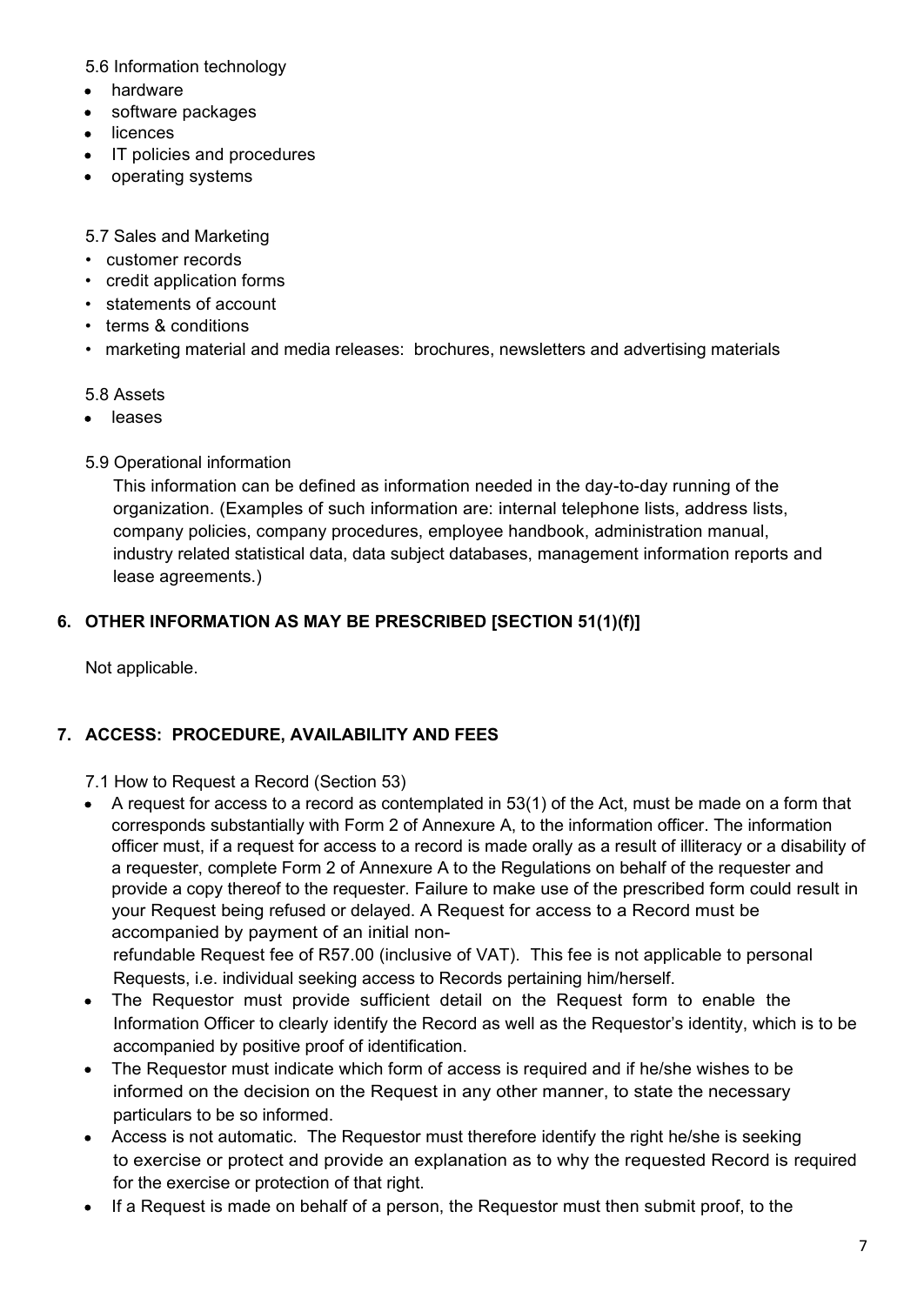satisfaction of the Information Officer, of his/her authority to make the Request. Failure to do so will result in the Request being rejected.

7.2 Decision on Request (Section 56)

- The Requestor will be notified, within 30 days, in the manner indicated by him/her of the outcome of his/her Request, alternatively whether an extension not exceeding 30 days is required to deal with the Request.
	- $\circ$  If the Request for access is granted a further access fee must be paid for the reproduction as well as the search and preparation of the Records and for any time that has exceeded the prescribed hours to search and prepare the Record for disclosure. Access will be withheld until the Requestor has made payment of the applicable fee(s)
	- o In the event that the Request for access is refused, reasons for the refusal will be provided and the Requestor will be advised the he/she may lodge an application with a court against the refusal of the Request, as well as the procedure for lodging the application
- The Requestor may lodge an internal appeal or an application to court against the tender or payment of the Request fee.

# 7.3 Availability

This Manual is available on www.shayamanzi.co.za alternatively contact the following address cruiseorganiser@shayamanzi.co.za

# 7.4 Fees

The fees payable in respect of access to Records are attached as Annexure 2.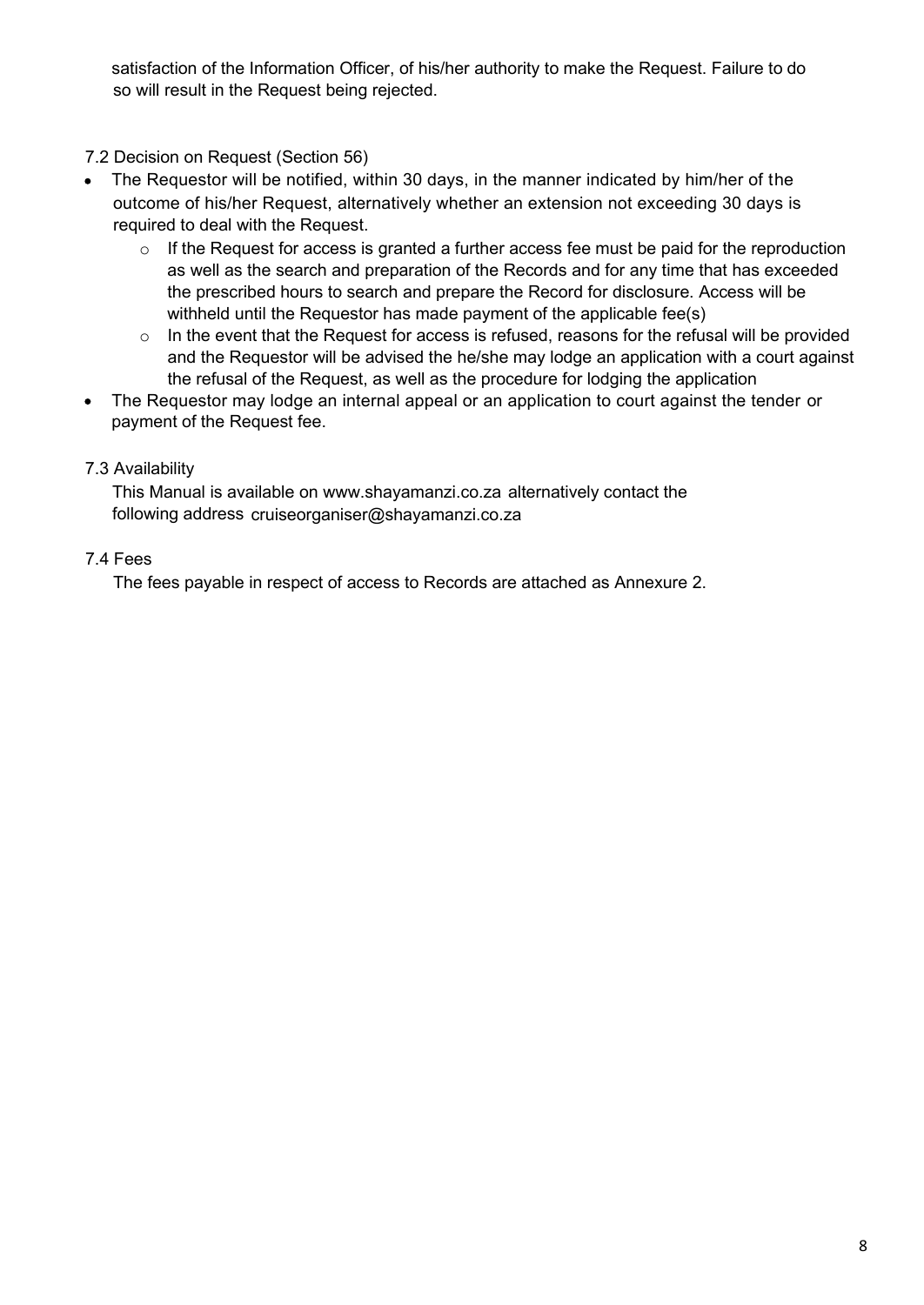Note: If requests made on behalf of another person, proof of the capacity in which the request is made, must be attached to this form.

| The information officer                 |
|-----------------------------------------|
| <b>BIANCA LINDON</b>                    |
| Jozini Tiger Lodge, 1 Main Rd           |
| Jozini, KwaZulu-Natal                   |
| 3969, South Africa                      |
| cruiseorganiser@shayamanzi.co.za<br>n/a |
|                                         |

Mark with an "X"<br>
Request is made in my own name

Request is made on behalf of another person.

# PERSONAL INFORMATION

| Full names:                                                                                        |                                                                                                     |  |
|----------------------------------------------------------------------------------------------------|-----------------------------------------------------------------------------------------------------|--|
| Identity number:                                                                                   |                                                                                                     |  |
| Capacity in which request is made                                                                  |                                                                                                     |  |
| (when made on behalf of another                                                                    |                                                                                                     |  |
| person):                                                                                           |                                                                                                     |  |
| Postal Address:                                                                                    |                                                                                                     |  |
| <b>Street Address:</b>                                                                             |                                                                                                     |  |
| E-mail address:                                                                                    |                                                                                                     |  |
| Contact numbers:                                                                                   | Tel. $(B)$ :<br>Fax:                                                                                |  |
|                                                                                                    | Cellular:                                                                                           |  |
| Full names of person on whose                                                                      |                                                                                                     |  |
| behalf request is made (if                                                                         |                                                                                                     |  |
| applicable):                                                                                       |                                                                                                     |  |
| Identity number:                                                                                   |                                                                                                     |  |
| Postal Address:                                                                                    |                                                                                                     |  |
| <b>Street Address:</b>                                                                             |                                                                                                     |  |
| E-mail address:                                                                                    |                                                                                                     |  |
| Contact numbers:                                                                                   | Tel. (B):<br>Fax:                                                                                   |  |
|                                                                                                    | Cellular:                                                                                           |  |
| PARTICULARS OF RECORD REQUESTED                                                                    |                                                                                                     |  |
|                                                                                                    | Provide full particulars of the record to which access is requested, including the reference number |  |
| if that is known to you, to enable the record to be located. (If the provided space is inadequate, |                                                                                                     |  |
| please continue on a separate page and attach it to this form. All additional pages must be        |                                                                                                     |  |
| signed.)                                                                                           |                                                                                                     |  |
| Description of record or relevant                                                                  |                                                                                                     |  |
| part of the record:                                                                                |                                                                                                     |  |
| Reference number, if available:                                                                    |                                                                                                     |  |
| Any further particulars of record:                                                                 |                                                                                                     |  |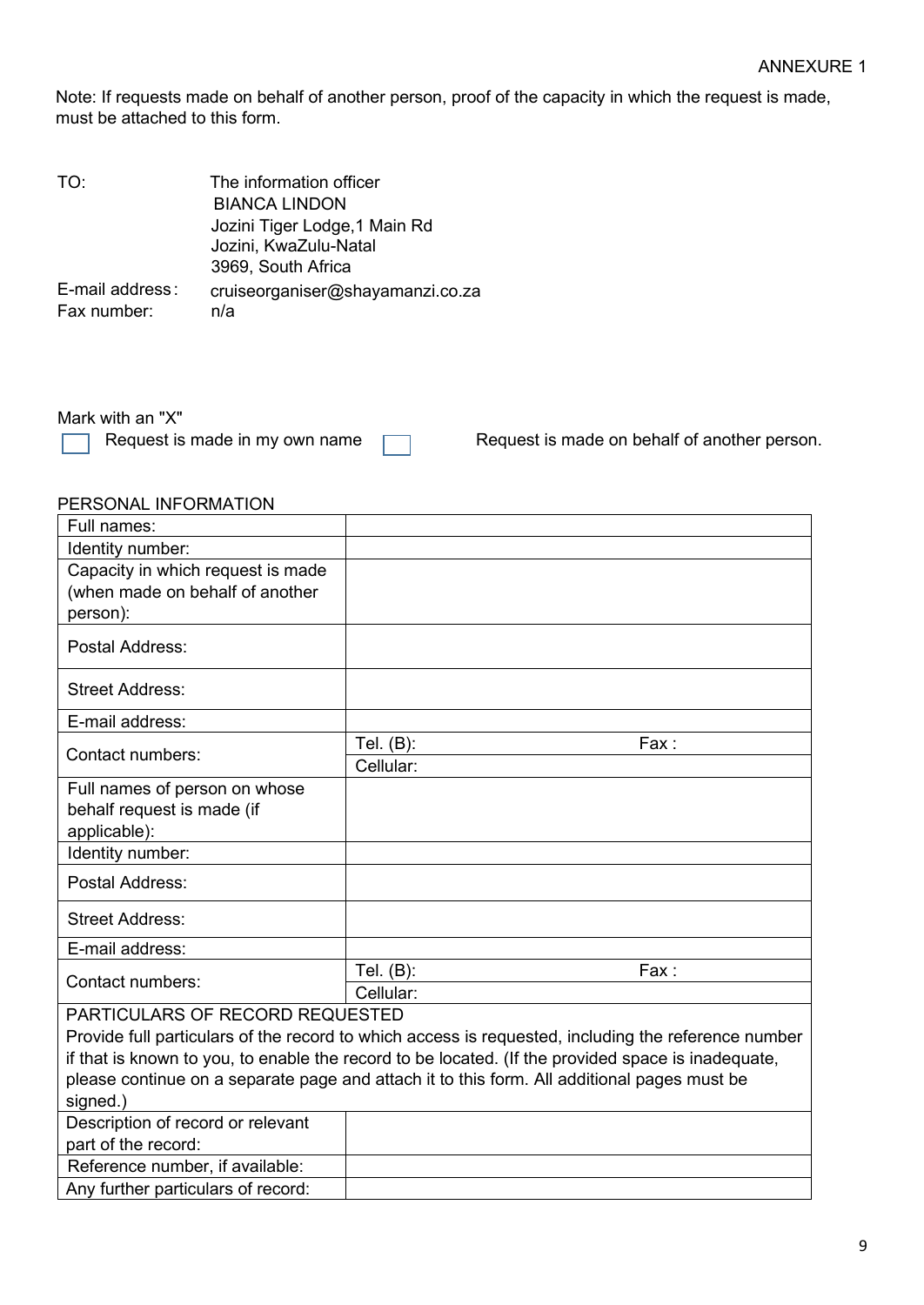| TYPE OF RECORD (Mark the applicable box with an "X")                                                                                                                                                          |                                                                                                                                                                                                                                                                                                                                  |  |  |
|---------------------------------------------------------------------------------------------------------------------------------------------------------------------------------------------------------------|----------------------------------------------------------------------------------------------------------------------------------------------------------------------------------------------------------------------------------------------------------------------------------------------------------------------------------|--|--|
|                                                                                                                                                                                                               | Record is in written or printed form                                                                                                                                                                                                                                                                                             |  |  |
|                                                                                                                                                                                                               | Record comprises virtual images (this includes<br>photographs, slides, video recordings, computer-generated<br>images, sketches, etc)<br>Record consists of recorded words or information which<br>can be reproduced in sound                                                                                                    |  |  |
|                                                                                                                                                                                                               | Record is held on a computer or in an electronic, or<br>machine-readable form                                                                                                                                                                                                                                                    |  |  |
| FORM OF ACCESS (Mark the applicable box with an "X")                                                                                                                                                          |                                                                                                                                                                                                                                                                                                                                  |  |  |
|                                                                                                                                                                                                               | Printed copy of record (including copies of any virtual<br>images, transcriptions and information held on computer or<br>in an electronic or machine-readable form)<br>Written or printed transcription of virtual images (this<br>includes photographs, slides, video recordings, computer-<br>generated images, sketches, etc) |  |  |
|                                                                                                                                                                                                               | Transcription of soundtrack (written or printed document)                                                                                                                                                                                                                                                                        |  |  |
|                                                                                                                                                                                                               | Copy of record on flash drive (including virtual images and<br>soundtracks)                                                                                                                                                                                                                                                      |  |  |
|                                                                                                                                                                                                               | Copy of record on compact disc drive(including virtual<br>images and soundtracks)                                                                                                                                                                                                                                                |  |  |
| MANNER OF ACCESS (Mark the applicable box with an "X")                                                                                                                                                        |                                                                                                                                                                                                                                                                                                                                  |  |  |
|                                                                                                                                                                                                               | Personal inspection of record at registered address of<br>public/private body (including listening to recorded words,<br>information which can be reproduced in sound, or<br>information held on computer or in an electronic or<br>machine-readable form)                                                                       |  |  |
|                                                                                                                                                                                                               | Postal services to postal address                                                                                                                                                                                                                                                                                                |  |  |
|                                                                                                                                                                                                               | Postal services to street address                                                                                                                                                                                                                                                                                                |  |  |
|                                                                                                                                                                                                               | Courier service to street address                                                                                                                                                                                                                                                                                                |  |  |
|                                                                                                                                                                                                               | Facsimile of information in written or printed format<br>(including transcriptions)                                                                                                                                                                                                                                              |  |  |
|                                                                                                                                                                                                               | E-mail of information (including soundtracks if possible)                                                                                                                                                                                                                                                                        |  |  |
|                                                                                                                                                                                                               | Preferred language:<br>(Note that if the record is not available in the language you<br>prefer, access may be granted in the language in which the<br>record is available)                                                                                                                                                       |  |  |
| PARTICULARS OF RIGHT TO BE EXERCISED OR PROTECTED<br>If the provided space is inadequate, please continue on a separate page and attach it to this<br>Form. The requester must sign all the additional pages. |                                                                                                                                                                                                                                                                                                                                  |  |  |
| Indicate which right is to be<br>exercised or protected:                                                                                                                                                      |                                                                                                                                                                                                                                                                                                                                  |  |  |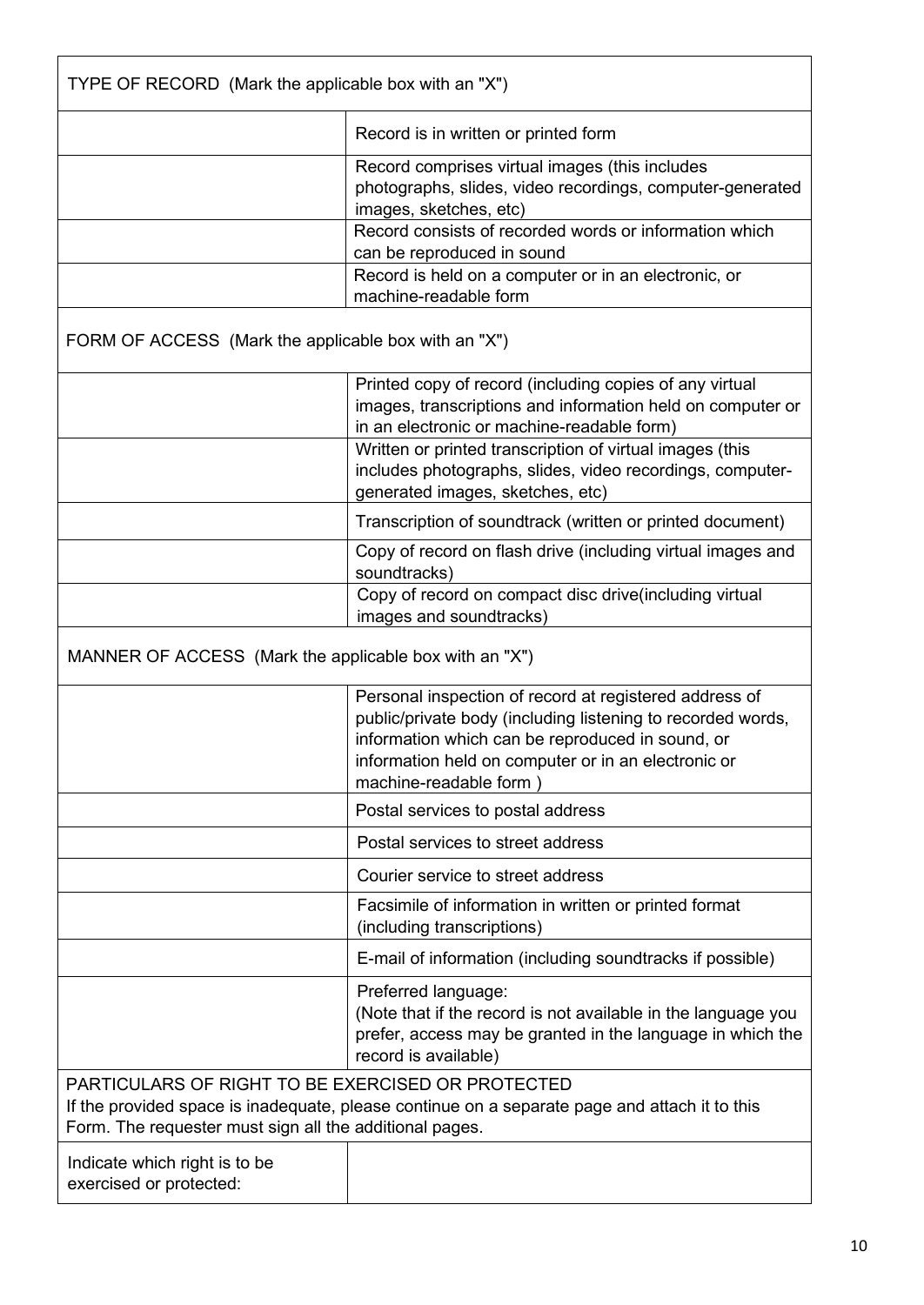| Explain why the record requested is<br>required for the exercise or<br>protection of the aforementioned<br>right:                       |                                                                                                                                                                                                                                                                                                                                                                                      |
|-----------------------------------------------------------------------------------------------------------------------------------------|--------------------------------------------------------------------------------------------------------------------------------------------------------------------------------------------------------------------------------------------------------------------------------------------------------------------------------------------------------------------------------------|
| <b>FEES</b>                                                                                                                             |                                                                                                                                                                                                                                                                                                                                                                                      |
| yourself, will be processed only after a request fee has been paid.<br>the reasonable time required to search for and prepare a record. | a) A request for access to a record, other than a record containing personal information about<br>b) You will be notified of the amount required to be paid as the request fee.<br>c) The fee payable for access to a record depends on the form in which access is required and<br>d) If you qualify for exemption of the payment of any fee, please state the reason for exemption |
| Reason:                                                                                                                                 |                                                                                                                                                                                                                                                                                                                                                                                      |
|                                                                                                                                         |                                                                                                                                                                                                                                                                                                                                                                                      |
|                                                                                                                                         | You will be notified in writing whether your request has been approved or denied and if approved the costs<br>relating to your request, if any. Please indicate your preferred manner of correspondence:                                                                                                                                                                             |

\_\_\_\_\_\_\_\_\_\_\_\_\_\_\_\_\_\_\_\_\_\_\_\_\_\_\_\_\_\_\_\_\_\_\_\_\_\_\_\_\_\_\_\_\_\_\_\_\_\_\_\_ Signature of requester / person on whose behalf request is made

-------------------------------------------------------------------------------------------------------------------------------------------

Signature of information officer

\_\_\_\_\_\_\_\_\_\_\_\_\_\_\_\_\_\_\_\_\_\_\_\_\_\_\_\_\_\_\_\_\_\_\_\_\_\_\_\_